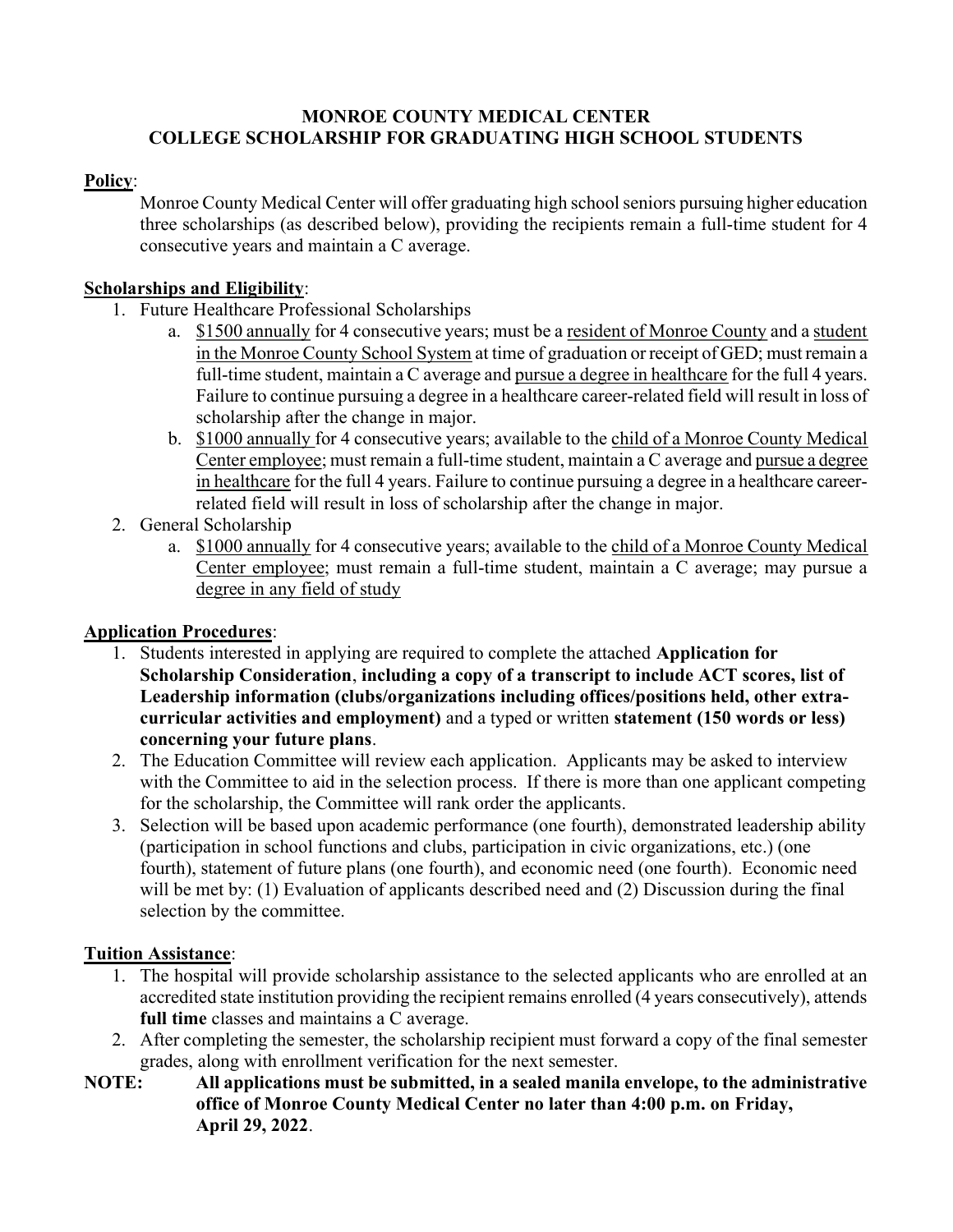## MCMC RESUME FOR SCHOLARSHIP CONSIDERATION

| <b>Biographical Data</b>                                                                                                                                                                                                                                                                                                                                                                                                                                                                                                                                                                                                                                                                                                                                                                                                                                                                                                                                                                                                                                                                                                                                                                                |
|---------------------------------------------------------------------------------------------------------------------------------------------------------------------------------------------------------------------------------------------------------------------------------------------------------------------------------------------------------------------------------------------------------------------------------------------------------------------------------------------------------------------------------------------------------------------------------------------------------------------------------------------------------------------------------------------------------------------------------------------------------------------------------------------------------------------------------------------------------------------------------------------------------------------------------------------------------------------------------------------------------------------------------------------------------------------------------------------------------------------------------------------------------------------------------------------------------|
| <b>Full Name</b>                                                                                                                                                                                                                                                                                                                                                                                                                                                                                                                                                                                                                                                                                                                                                                                                                                                                                                                                                                                                                                                                                                                                                                                        |
| <b>Name of Parents/Legal Guardian</b>                                                                                                                                                                                                                                                                                                                                                                                                                                                                                                                                                                                                                                                                                                                                                                                                                                                                                                                                                                                                                                                                                                                                                                   |
| Date of Birth <b>Exercise 2008</b>                                                                                                                                                                                                                                                                                                                                                                                                                                                                                                                                                                                                                                                                                                                                                                                                                                                                                                                                                                                                                                                                                                                                                                      |
|                                                                                                                                                                                                                                                                                                                                                                                                                                                                                                                                                                                                                                                                                                                                                                                                                                                                                                                                                                                                                                                                                                                                                                                                         |
| <b>Please Attach the Following:</b>                                                                                                                                                                                                                                                                                                                                                                                                                                                                                                                                                                                                                                                                                                                                                                                                                                                                                                                                                                                                                                                                                                                                                                     |
| <b>Completed application</b> for scholarship consideration including <i>financial need</i> information                                                                                                                                                                                                                                                                                                                                                                                                                                                                                                                                                                                                                                                                                                                                                                                                                                                                                                                                                                                                                                                                                                  |
| A transcript of your high school grades including ACT scores                                                                                                                                                                                                                                                                                                                                                                                                                                                                                                                                                                                                                                                                                                                                                                                                                                                                                                                                                                                                                                                                                                                                            |
| Leadership Information (please include a listing of each of the following if applicable):<br>School and Community Clubs: Include a summary of school or community clubs and organizations<br>(including athletics) that you participate in as a member or officer; include the name of the<br>organization or club, the number of years you have been a member/officer and positions held<br>(use additional sheets if needed);<br>Volunteer and Community Service: Summarize volunteer work and/or community service activities<br>in which you have been involved (without pay) – include the name of the organization, the<br>number of hours served, dates served, the name of a contact person for verification, and a<br>description of how you participated (use additional sheets if needed);<br>Work Experience: List all work experience during high school - include dates, position and name of<br>employer or supervisor (use additional sheets if needed);<br>Include a summary of honors, recognitions or awards received (use additional sheets if needed)<br>Statement (typed or written; if written, use black or blue ink only) of 150 words or less concerning<br>your future plans |
| Enclose in a manila envelope addressed to MCMC Education Committee.                                                                                                                                                                                                                                                                                                                                                                                                                                                                                                                                                                                                                                                                                                                                                                                                                                                                                                                                                                                                                                                                                                                                     |

Applications may be submitted to the administration office of Monroe County Medical Center no later than 4:00 p.m., Friday, April 29, 2022.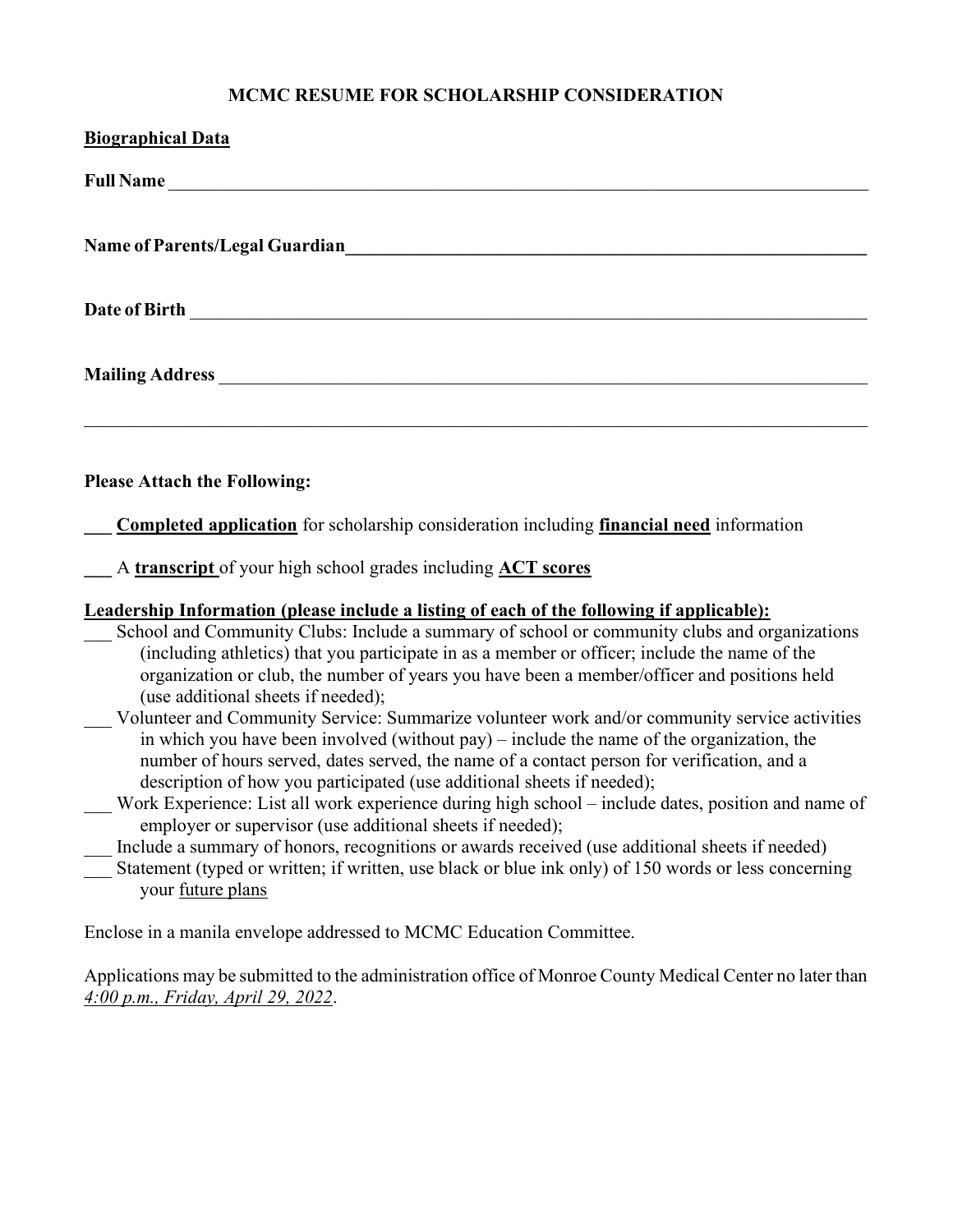# MCMC APPLICATION FOR SCHOLARSHIP CONSIDERATION

| <b>Years Enrolled In:</b>                                                            |                                                                                         |  |
|--------------------------------------------------------------------------------------|-----------------------------------------------------------------------------------------|--|
|                                                                                      |                                                                                         |  |
|                                                                                      | How many college hours will you have completed at the end of your high school career?   |  |
|                                                                                      | If known, list any financial aid or scholarships you have been awarded and the amounts: |  |
| <b>Financial Need</b>                                                                | ,我们也不能在这里的时候,我们也不能在这里的时候,我们也不能会在这里的时候,我们也不能会在这里的时候,我们也不能会在这里的时候,我们也不能会在这里的时候,我们也        |  |
|                                                                                      |                                                                                         |  |
|                                                                                      | Total Number of family members living at home:                                          |  |
|                                                                                      | Number of dependents in your family, including yourself:                                |  |
|                                                                                      |                                                                                         |  |
|                                                                                      | Please list any other financial considerations/needs that should be noted.              |  |
|                                                                                      |                                                                                         |  |
|                                                                                      |                                                                                         |  |
|                                                                                      |                                                                                         |  |
|                                                                                      |                                                                                         |  |
| Do you have any siblings attending college? ___ Yes ___ No If yes, how many? _______ |                                                                                         |  |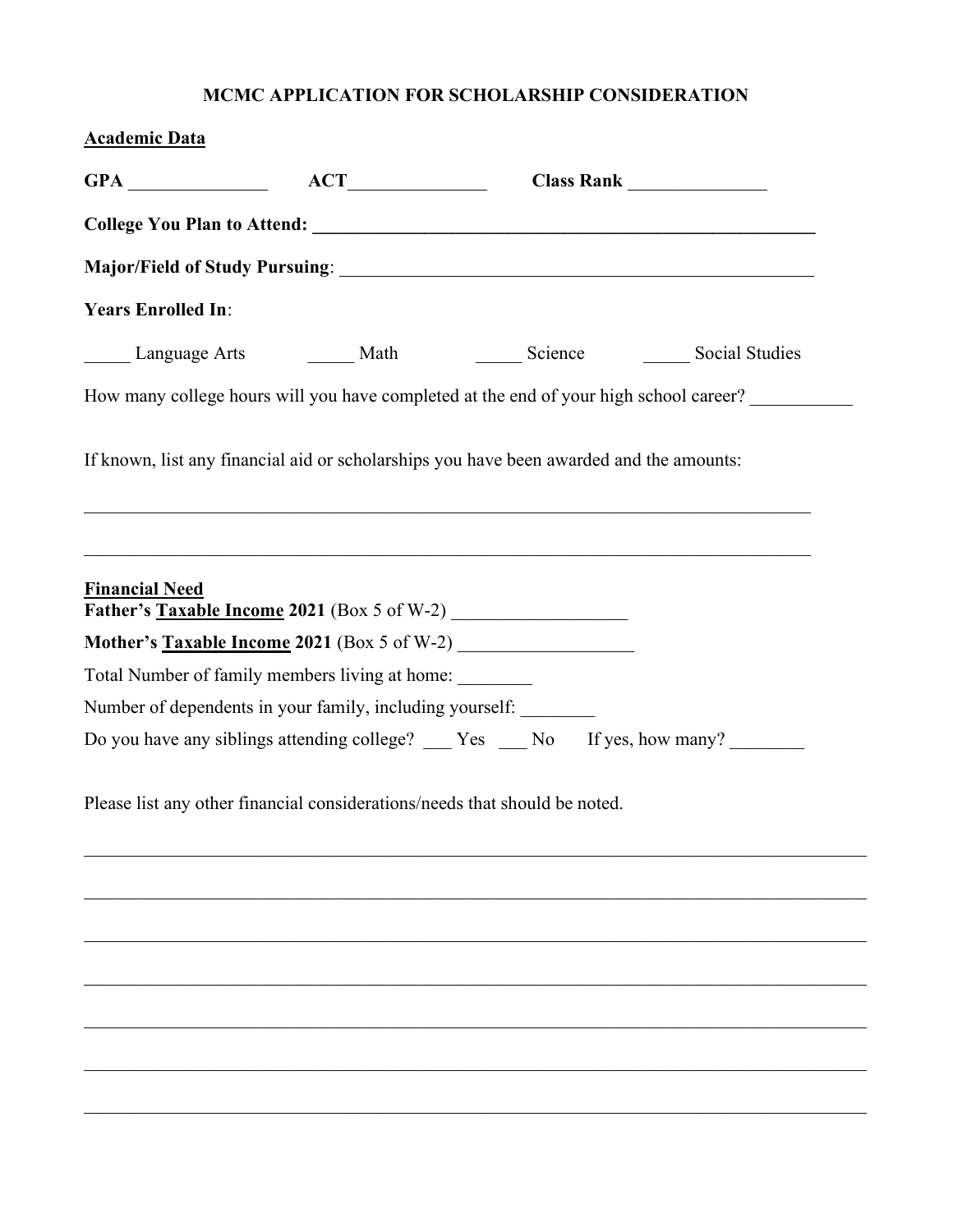## LEADERSHIP INFORMATION

| <b>SCHOOL/COMMUNITY CLUBS AND OFFICES</b> |            |                           |  |
|-------------------------------------------|------------|---------------------------|--|
| <b>Club/Organization Name</b>             | # of years | List offices or positions |  |
|                                           |            |                           |  |
|                                           |            |                           |  |
|                                           |            |                           |  |
|                                           |            |                           |  |
|                                           |            |                           |  |
|                                           |            |                           |  |
|                                           |            |                           |  |
|                                           |            |                           |  |
|                                           |            |                           |  |
|                                           |            |                           |  |
|                                           |            |                           |  |
|                                           |            |                           |  |
|                                           |            |                           |  |
|                                           |            |                           |  |
|                                           |            |                           |  |

| VOLUNTEER AND COMMUNITY SERVICE |                                       |                                                   |                         |                                                        |
|---------------------------------|---------------------------------------|---------------------------------------------------|-------------------------|--------------------------------------------------------|
| Organization<br><b>Served</b>   | Primary Activity or<br>Responsibility | <b>Total</b><br><b>Hours of</b><br><b>Service</b> | <b>Dates of Service</b> | <b>Contact Person:</b><br>Supervisor or<br>Coordinator |
|                                 |                                       |                                                   |                         |                                                        |
|                                 |                                       |                                                   |                         |                                                        |
|                                 |                                       |                                                   |                         |                                                        |
|                                 |                                       |                                                   |                         |                                                        |
|                                 |                                       |                                                   |                         |                                                        |
|                                 |                                       |                                                   |                         |                                                        |
|                                 |                                       |                                                   |                         |                                                        |